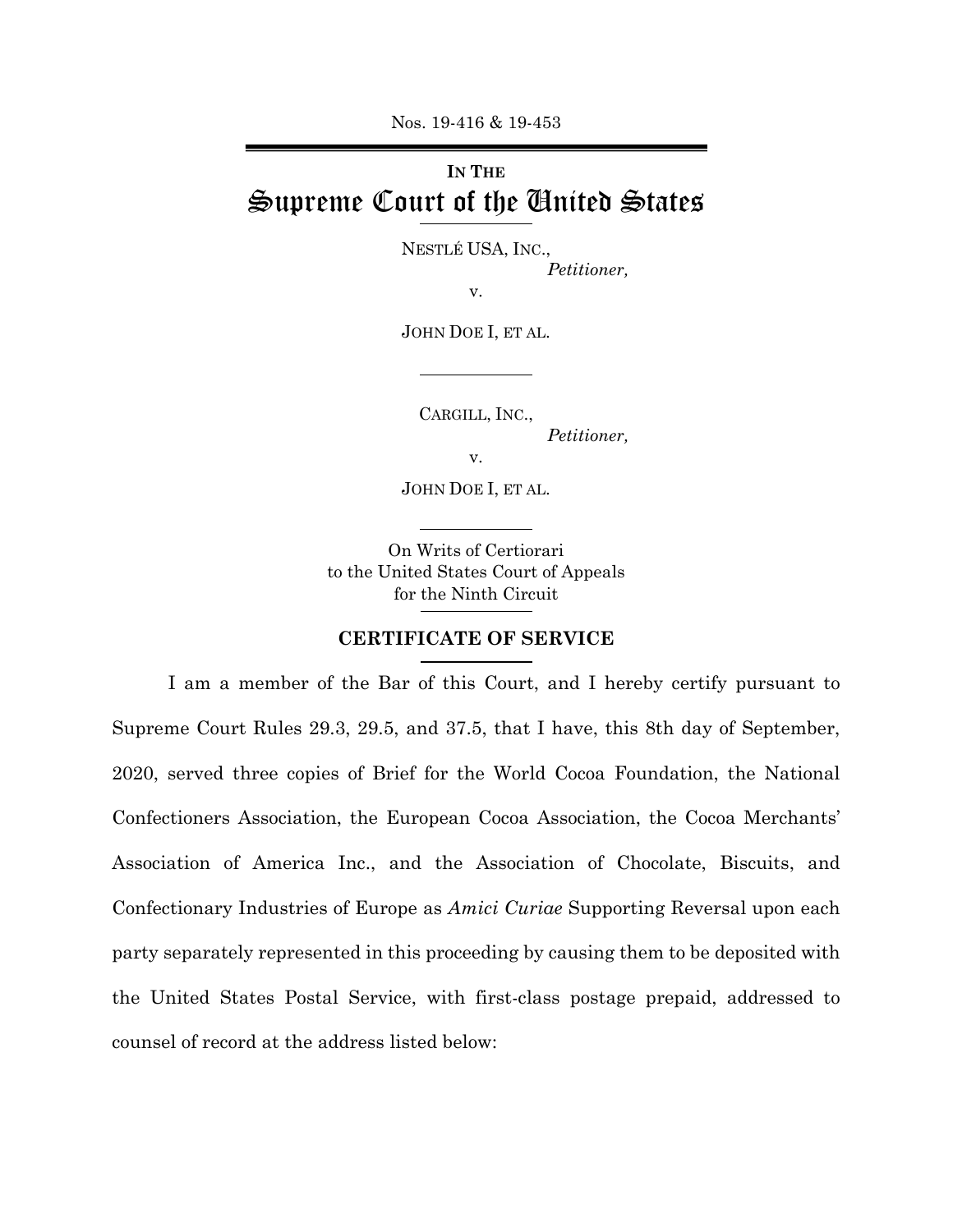Neal Kumar Katyal Hogan Lovells US LLP 555 Thirteenth Street, N.W. Washington, D.C. 20004 *neal.katyal@hoganlovells.com* 

*Counsel of Record for Petitioner (No. 19-416)*

Andrew John Pincus Mayer Brown LLP 1999 K Street, N.W. Washington, D.C. 20006 *apincus@mayerbrown.com* 

*Counsel of Record for Petitioner (No. 19-453)* 

Paul Lindsey Hoffman Schonbrun Seplow Harris & Hoffman LLP 200 Pier Ave., Ste. 226 Hermosa Beach, CA 90254 *hoffpaul@aol.com* 

*Counsel of Record for Respondents*

I further certify that, pursuant to Supreme Court Rule 29.3, I have caused

electronic copies of the brief to be served on the parties at the email addresses listed

above.

I further certify that all persons required to be served have been served.